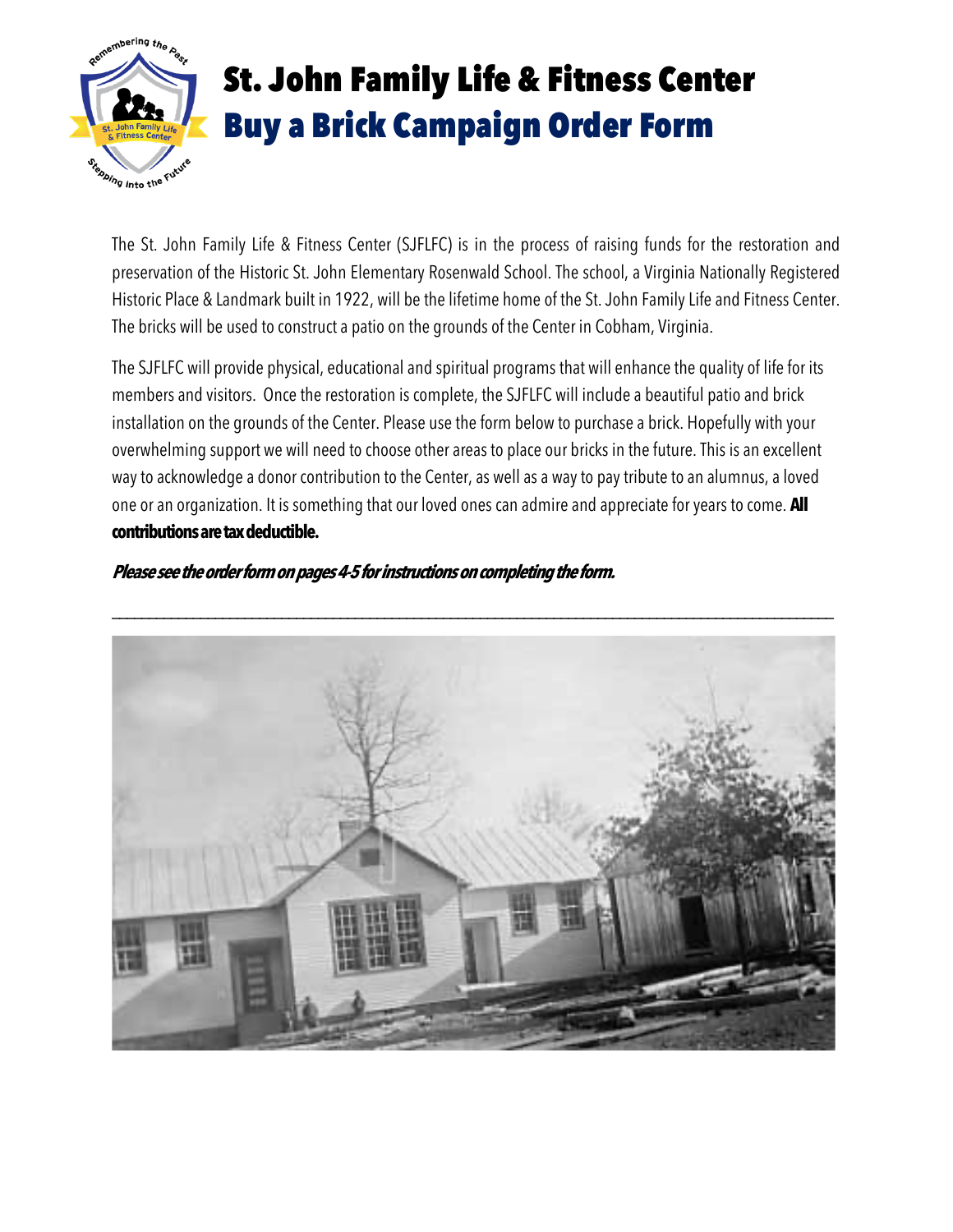| <b>Option 1: Finished Brick</b>                           |                                                           |
|-----------------------------------------------------------|-----------------------------------------------------------|
| Suggested Donation: \$125                                 |                                                           |
| Size Available: 4 x 8 x 2 1/4                             |                                                           |
|                                                           |                                                           |
| <b>RAISING FUNDS</b><br><b>WITH</b><br><b>BRICKS 'RUS</b> | <b>RAISING FUNDS</b><br><b>WITH</b><br><b>BRICKS 'RUS</b> |
| #30 - RED                                                 | #36 - SUNSET RED                                          |
|                                                           |                                                           |

# Order Form Notes:

- All text is centered unless otherwise noted.
- Only one letter or number in each square.
- Any symbol is considered one space (period, comma, dash, etc.)

| <b>Brick Size</b> | <b>Characters per line</b>         | Lines per brick     |
|-------------------|------------------------------------|---------------------|
| $4 \times 8$      | 18 characters per line recommended | 3 lines recommended |
|                   | 21 characters per line available   | 4 lines available   |

# **Example:**

|   |  | З            | 4 | ' 5 | $\boldsymbol{6}$ | 8 | $\vert$ 9 | 10 | 11             | 12 | 13       | 14 | <b>15</b> | <b>16</b>    | 17 | 18 |
|---|--|--------------|---|-----|------------------|---|-----------|----|----------------|----|----------|----|-----------|--------------|----|----|
|   |  | N            |   |     | 0                |   | N         | U  |                | M  | Ε        | M  | 0         | R            |    |    |
|   |  |              |   |     |                  | A |           | U  | M              | N  | A        |    |           |              |    |    |
| З |  | $\mathbf{u}$ |   |     |                  | N |           | B  | $\overline{0}$ | W  | <b>.</b> | Ε  | R         | $\mathbf{u}$ |    |    |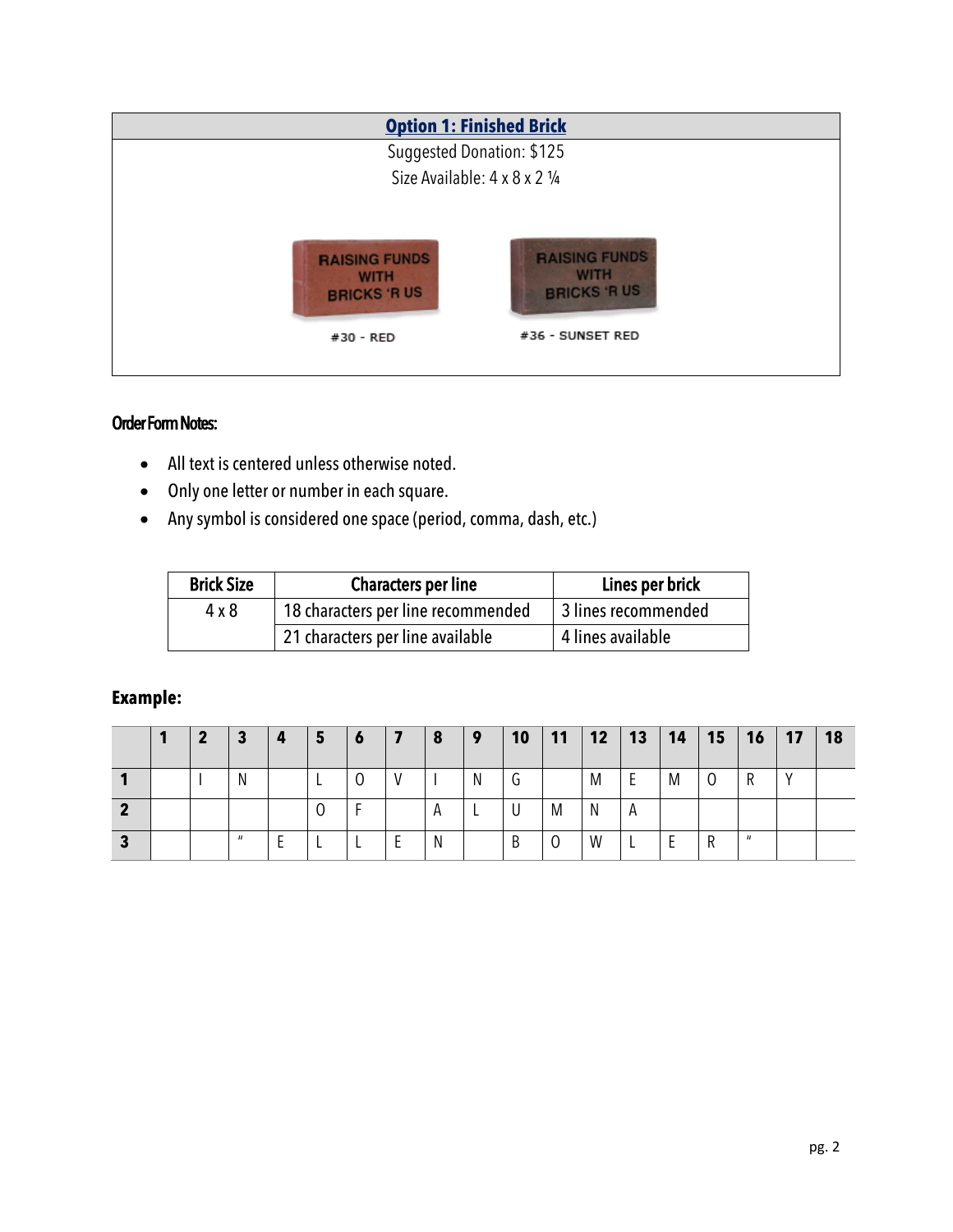|                    | <b>Option 2: Marble or Granite Tile</b> |
|--------------------|-----------------------------------------|
|                    | Suggested Donation: \$500               |
|                    | Size Available: 12 x 12                 |
| <b>Marble Tile</b> | <b>Granite Tile</b>                     |
| <b>JONATHAN</b>    | IN MEMORY OF<br><b>MARY OLIVEIRA</b>    |

## **Order Form Notes:**

- All text is centered unless otherwise noted.
- Only one letter or number in each square.
- Any symbol is considered one space (period, comma, dash, etc.)

| <b>Tile Size</b> | <b>Characters per line</b>         | Lines per tile       |
|------------------|------------------------------------|----------------------|
| $12 \times 12$   | 23 characters per line recommended | 10 lines recommended |
|                  | 25 characters per line available   | 12 lines available   |

## **Example:**

|                         | 1 | $\overline{2}$ | $\mathbf{3}$ | $\overline{4}$ | 5            | $\boldsymbol{6}$         | $\overline{\mathbf{z}}$ | 8            | 9              | 10           | 11           | 12             | 13                       | 14                       | 15             | $16$   17      |    | 18          | 19          | 20             | 21 | 22 | 23 |
|-------------------------|---|----------------|--------------|----------------|--------------|--------------------------|-------------------------|--------------|----------------|--------------|--------------|----------------|--------------------------|--------------------------|----------------|----------------|----|-------------|-------------|----------------|----|----|----|
| 1                       |   |                |              | N              |              | L                        | $\overline{0}$          | $\mathsf{V}$ |                | N            | G            |                | M                        | E                        | M              | $\overline{0}$ | R  | Y           |             | $\overline{0}$ | F  |    |    |
| $\overline{2}$          |   |                | А            | ${\sf R}$      | $\mathsf{C}$ | H                        |                         | E            |                | S            | $\mathsf R$  |                | А                        | N                        | D              |                | E. |             |             | E              | N  |    |    |
| $\mathbf{3}$            |   |                |              |                |              | D                        | $\overline{0}$          | $\cup$       | G              |              | Α            | S              |                          | B                        | $\overline{0}$ | W              |    | $\mathsf E$ | $\mathsf R$ |                |    |    |    |
| $\boldsymbol{4}$        |   |                |              |                |              |                          |                         |              |                | F            | R            | $\mathbf 0$    | M                        |                          |                |                |    |             |             |                |    |    |    |
| $5\phantom{1}$          |   |                |              |                | $\mathsf R$  | E                        | B                       | $\mathsf E$  | $\mathsf C$    | $\mathsf{C}$ | А            | $\blacksquare$ | D                        | A                        | U              | G              | H  | T           | E           | $\mathsf R$    |    |    |    |
| $\boldsymbol{6}$        |   |                |              |                | V            | $\overline{\phantom{a}}$ | $\mathsf R$             | G            |                | N            |              | А              | $\overline{\phantom{a}}$ | D                        | А              | U              | G  | H           |             | E              | R  |    |    |
| $\overline{\mathbf{z}}$ |   |                |              |                |              |                          |                         | $\mathsf R$  | $\overline{0}$ | B            | $\mathsf E$  | R              | T                        | $\overline{\phantom{a}}$ | S              | $\overline{0}$ | N  |             |             |                |    |    |    |
| 8                       |   |                |              |                |              |                          |                         | A            | R              | $\mathsf{C}$ | $\mathsf{H}$ |                | E                        | $\overline{\phantom{a}}$ | S              | $\Omega$       | N  |             |             |                |    |    |    |
| 9                       |   |                |              |                |              |                          |                         |              |                |              |              |                |                          |                          |                |                |    |             |             |                |    |    |    |
| 10                      |   |                |              |                |              |                          |                         |              |                |              |              |                |                          |                          |                |                |    |             |             |                |    |    |    |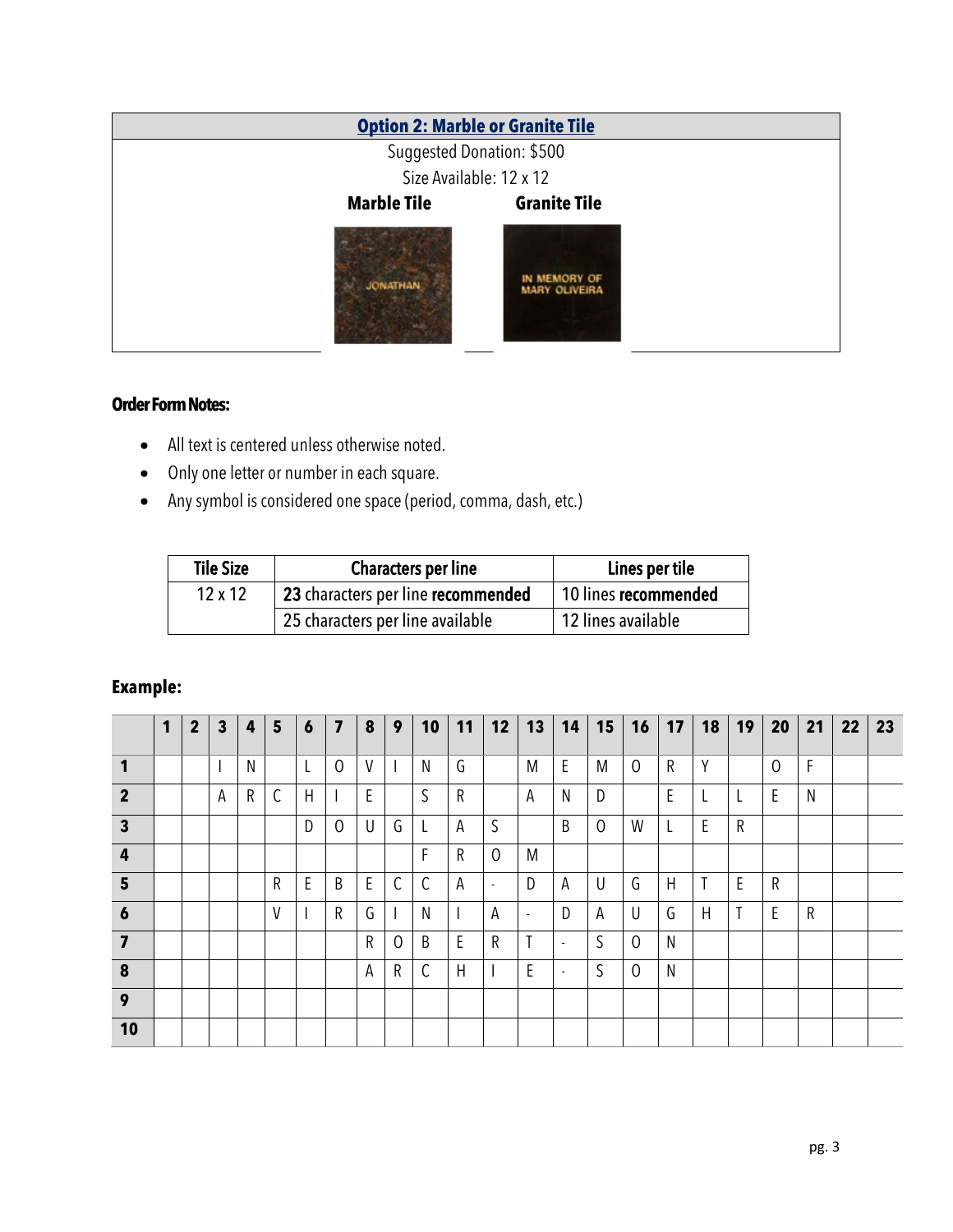

# St. John Family Life & Fitness Center Buy a Brick Campaign Order Form

#### **Instructions for Completing the Form:**

- 1. Choose from two (2) options, finished brick (red or sunset red) or tile (marble or granite). See examples above.
- 2. Decide on engraved brick text and enter text in blank slots on below corresponding brick or tile option.
- 3. Complete order form (pages 4-5) including name, address, and amount paid.
- 4. Include payment in the mail or via Paypal link on the website.

#### **Order Form Information:**

Please enter your information below and return this form and your check made payable to:

St. John Family Life and Fitness Center PO BOX 321 Gordonsville, VA 22942

Please call Rebecca Kinney with questions: 301-379-1041 www.stjohnfamilylife.org

| <b>Name</b>                 |  |
|-----------------------------|--|
| <b>Phone Number</b>         |  |
| <b>Address</b>              |  |
| <b>City</b>                 |  |
| <b>State &amp; Zip Code</b> |  |
| <b>Amount Paid</b>          |  |